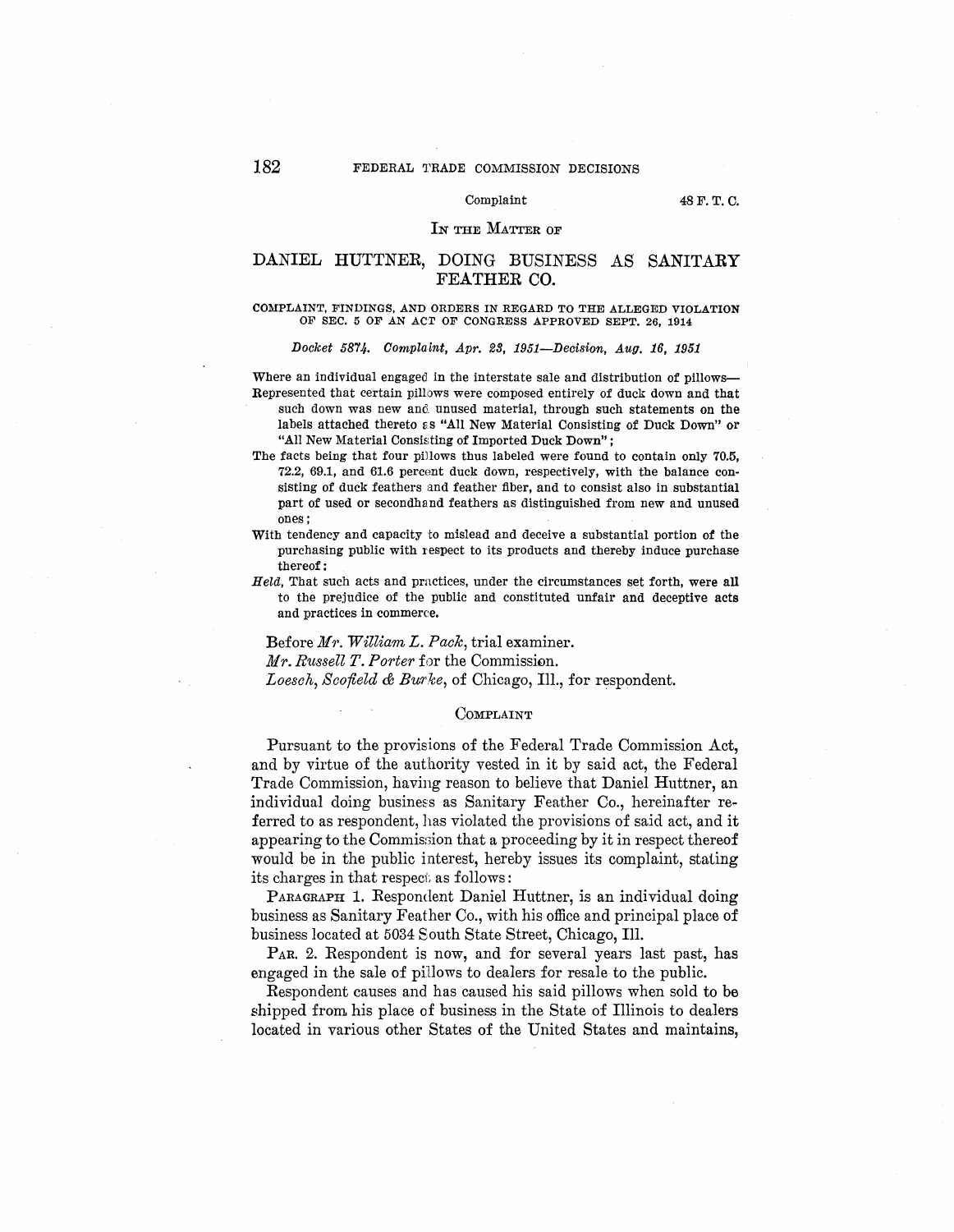## SANITARY FEATHER CO. 183

## 182 Complaint

and at all times mentioned herein has maintained, a course of trade in his said pillows, in commerce, among and between the several States of the United States. His business in such trade has been and is substantial.

PAR. 3. In the course and conduct of his business, respondent causes labels to be attached to his pillows purporting to state and set out the composition and nature of the fillings of said pillows. Typical, but not all inclusive of these labels are the following:

## **ALL NEW MATERIAL CONSISTING OF IMPORTED DUCK DOWN ALL NEW MATERIAL CONSISTING OF DUCK DOWN**

PAR. 4. By means of the statements appearing on the labels of his said pillows, respondent represented that the fillings of the pillows labeled "All new material consisting of imported duck down" and the pillows labeled "All new material consisting of duck down" were composed entirely of new duck down, the undercoating of a waterfowl.

PAR. 5. The aforesaid statements are false, misleading, and deceptive. In truth and in fact the fillings of two pillows labeled "All new material consisting of imported duck down" were not composed entirely of new duck down but on the contrary contained approximately 15 and 14 percent feathers, respectively, substantial amounts of which were second-hand, and approximately 13 and 17 percent fiber, respectively. The fillings of two pillows labeled "All new material consisting of duck down" were not composed entirely of new duck down but on the contrary contained approximately 13 and 22 percent duck feathers, respectively, substantial amounts of which were second-hand, and approximately 26 and 8 percent fiber, respectively.

PAR. 6. By attaching the false, misleading, and deceptive labels to his pillows, respondent placed in the hands of dealers means and instrumentalities by and through which they may mislead the purchasing public as to the content of said pillows.

PAR. 7. The use by the respondent of the false, misleading, and deceptive labels have had and now have the tendency and capacity to mislead and deceive a substantial portion of the purchasing public as to the content of his said pillows and to induce a substantial portion of the purchasing public to purchase respondent's said pillows because of such erroneous belief.

PAR. 8. The aforesaid acts and practices of the respondent, as herein ,alleged, are all to the prejudice and injury of the public and constitute unfair and deceptive acts and practices in commerce within the intent and meaning of the Federal Trade Commission Act.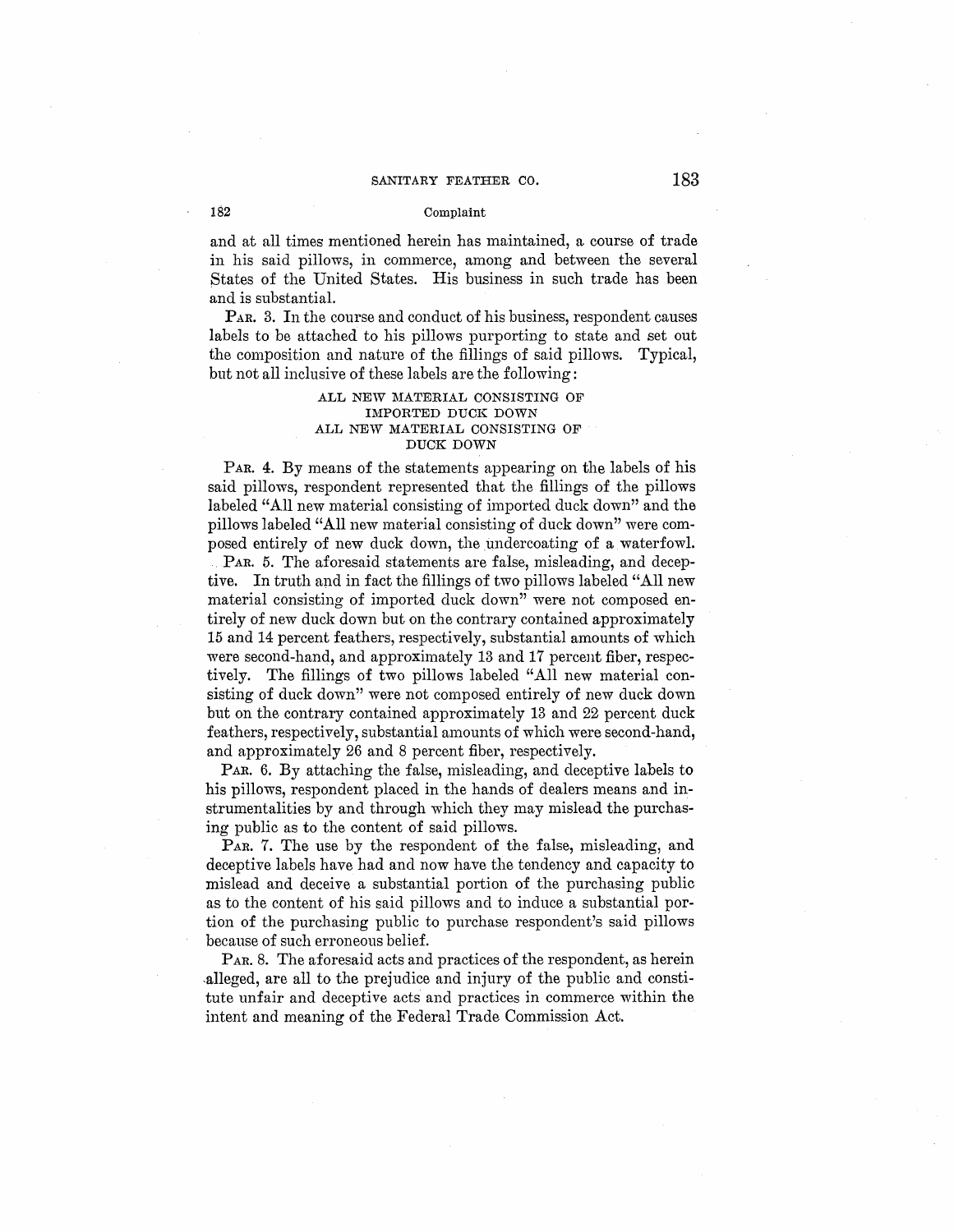## **184** FEDERAL TRADE COMMISSION DECISIONS

Findings 48 F.T.C.

### DECISION OF THE COMMISSION

Pursuant to Rule XXII of the Commission's rules of practice, and as set forth in the Commission's "Decision of Commission and Order to File Report of Compiiance," dated August 16, 1951, the initial decision in the instant matter of trial examiner William L. Pack, as set out as follows, became on that date the decision of the Commission.

### **INITIAL DECISION BY WILLIAM L. PACK, TRIAL EXAMINER**

Pursuant to the provisions of the Federal Trade Commission Act, the Federal Trade Commission on April 23, 1951, issued and subsequently served its complaint in this proceeding upon the respondent named in the caption hereof, charging him with the use of unfair and deceptive acts and practices in commerce in violation of the provisions of that act. Thereafter a stipulation was entered into whereby it was stipulated and agreed that a statement of facts executed by counsel supporting the complaint and counsel for respondent might be taken as the facts in this proceeding and in lieu of evidence in support of and in opposition to the charges stated in the complaint, and that such statement of facts might serve as the basis for findings as to the facts and conclnsion based thereon and an order disposing of the proceeding. "While counsel for respondent reserved in the stipulation the right to file proposed findings and conclusions and to argue the matter orally before the trial examiner, such reservations were subsequently waived. The stipulation further provided that upon appeal to or review by the Commission such stipulation might be set aside by the Commission and this matter remanded for further proceedings under the complaint. Thereafter the proceeding regularly came on for final consideration by the trial examiner upon the complaint (no answer having been filed by respondent) and stipulation, the stipulation having been approved by the trial examiner, who, after duly considering the record herein, finds that this proceeding is in the interest of the public and makes the following findings as to the facts, conclusion drawn therefrom, and order.

### **FINDINGS AS TO THE FACTS**

PARAGRAPH 1. The respondent, Daniel Huttner is an individual doing business under the name Sanitary Feather Co., with his office and principal place of business located at 5034 South State Street, Chicago, Ill.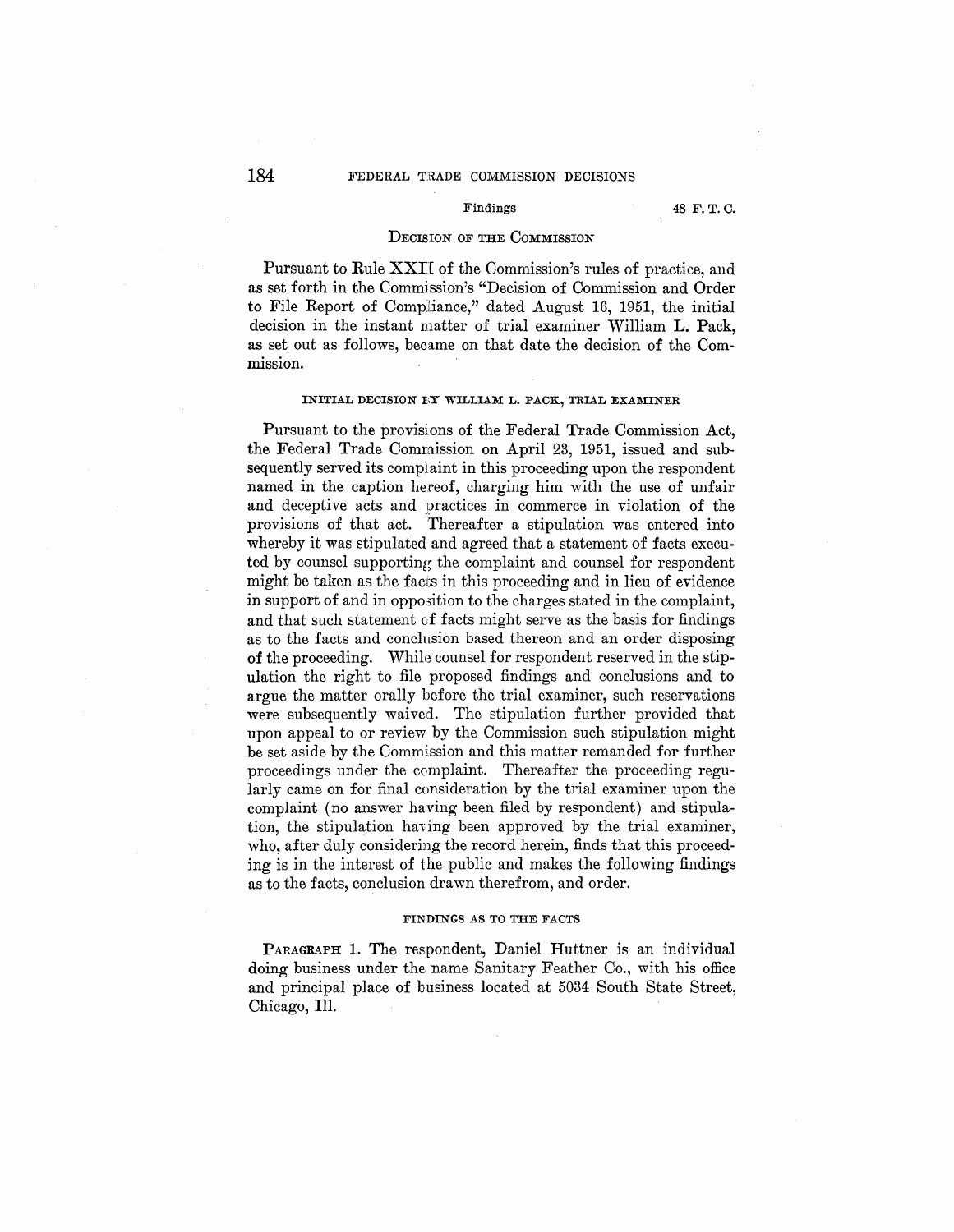## **182 Order**

PAR. 2. Respondent is now, and for several years last past has been engaged in the sale of pillows, the pillows being sold to dealers for resale to the public. Respondent causes and has caused his pillows, when sold, to be shipped from his place of business in the State of Illinois to purchasers in various other States of the United States. Respondent maintains and has maintained a course of trade in his pillows in commerce among and between the various States of the United States.

PAR. 3. In the course and conduct of his business respondent attaches to his pillows labels purporting to state or set forth the materials of which such pillows are made. In some instances such labels have been inaccurate and misleading. Labels attached to certain pillows read "All New Material Consisting of Duck Down" or "All New Material Consisting of Imported Duck Down," thereby representing that such pillows were composed entirely of duck down, the undercoating of ducks, and that such down was new and unused material. Of four pillows so labeled one was found to contain only 61.6 percent duck down, 8.2 percent duck feathers, and approximately 26 percent feather fiber. Another contained only 70.5 percent duck down, 17.8 percent duck feathers, and 7.5 percent feather fiber. A third contained only 72.2 percent duck down, 11 percent duck feathers, and approximately 13 percent feather fiber. And the fourth contained only 69.1 percent duck down, 10.1 percent duck feathers, and approximately 17 percent feather fiber. Moreover, in each of these instances the feather content consisted in substantial part of used or second-hand feathers as distinguished from new and unused feathers.

PAR. 4. The acts and practices of respondent as set forth above have the tendency and capacity to mislead and deceive a substantial portion of the purchasing public with- respect to respondent's products, and the tendency and capacity to cause such portion of the public to purchase respondent's products as a result of the erroneous and mistaken belief so engendered.

### **CONCLUSION**

The acts and practices of the respondent as hereinabove set out are all to the prejudice of the public and constitute unfair and deceptive acts and practices in commerce within the intent and meaning of the Federal Trade Commission Act.

### **ORDER**

*It is ordered,* That the respondent, Daniel Huttner individually and trading under the name Sanitary Feather Co. or trading under any